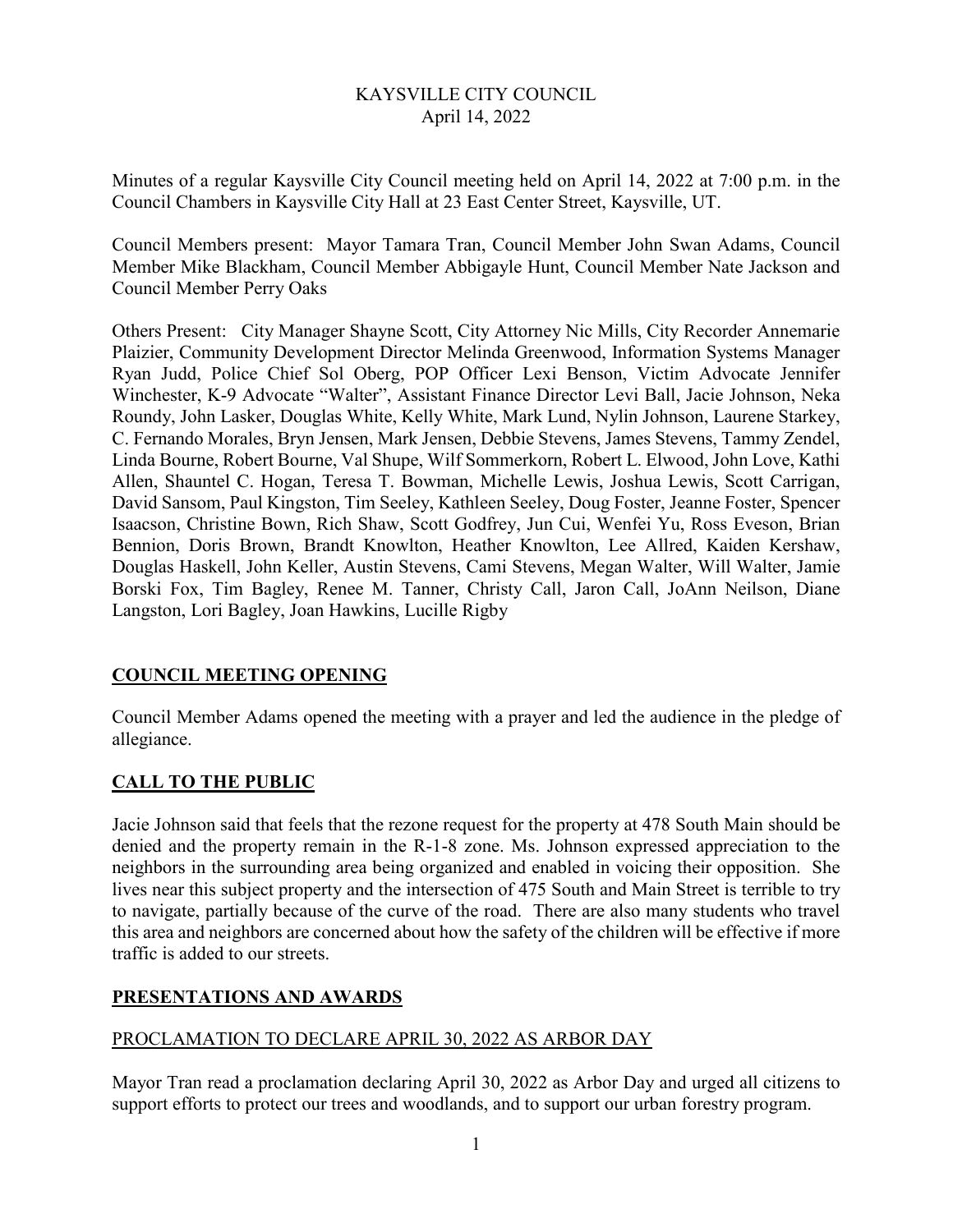### PROCLAMATION TO DECLARE MAY 1-7, 2022 AS PUBLIC SERVICE RECOGNITION WEEK

Mayor Tran read a proclamation declaring May 1-7, 2022 as Public Service Recognition Week and asked citizens to join the council in expressing appreciation for the important contributions of public employees and community volunteers that make the city a great place to live, work and play.

### POLICE DEPARTMENT ACCREDITATION AWARD

Val Shupe, Executive Director of the Utah Chief of Police Association, presented the Kaysville Police Department with an official agency accreditation award.

#### POLICE DEPARTMENT REPORT

Police Chief Sol Oberg presented the annual report for 2021 for the Kaysville Police Department and said that because of the current statewide shortage of police officers, they have had to rearrange officer positions to adapt to their needs. It affected the department administratively and with their detectives. They have had to function a little more slowly and less efficiently. The department currently has 32 officers, and seven of those officers are school resource officers. They've also had to have other officers take on more responsibilities as fellow officers have gotten injured, taken vacation time, resigned or been terminated, and when one of their officers was deployed this last summer. Recently their department worked together to rewrite their mission statement and vision statement and it has helped our officers become reinvested in their jobs. We have a very safe community in Kaysville, and a lot of that credit should go to our citizens. In 2021, the police department handled about 10,000 service calls, and we have continued to see a slight incline of calls received over the years. We have been working to bring our average response time down by thirty seconds, and will continue to work towards getting that number under six minutes. They are working to get an online reporting tool for less serious calls for service. It will help their department connect to a different demographic of the community. We have had more people requesting to file a report online. The drawback to this is that you lose the personal connection that a face-toface conversation has. This is an area that law enforcement has struggled with over the years and it's been a struggle to keep that trust and create that partnership with the community. The number of arrests increased over 2021; however, the police department tries to look for possible alternatives for arrest. We have a youth court program for our youth justice system. Davis Behavioral Health has a receiving center that we can bring someone to and can be a better option in some situations. The jail system doesn't fully help with mental health issues. The jail system is expensive and is not always the best solution. We will see more of these types of solutions implemented in other areas of the state and across the country. Traffic is an issue in Kaysville. We never anticipated for the city to grow this much. The department spends a lot of time and emphasis on trying to help with traffic. For the last two years, our traffic accidents and injuries are down. There seems to have been more accidents during the pandemic across the country because of reckless behavior.

Jennifer Winchester, Victim Advocate, said a requirement to receive some of the local grants for the Victim Advocate program is she must present a report to the council annually about the program. The VAWA grant's purpose is to improve how our agency responds to sexual assault,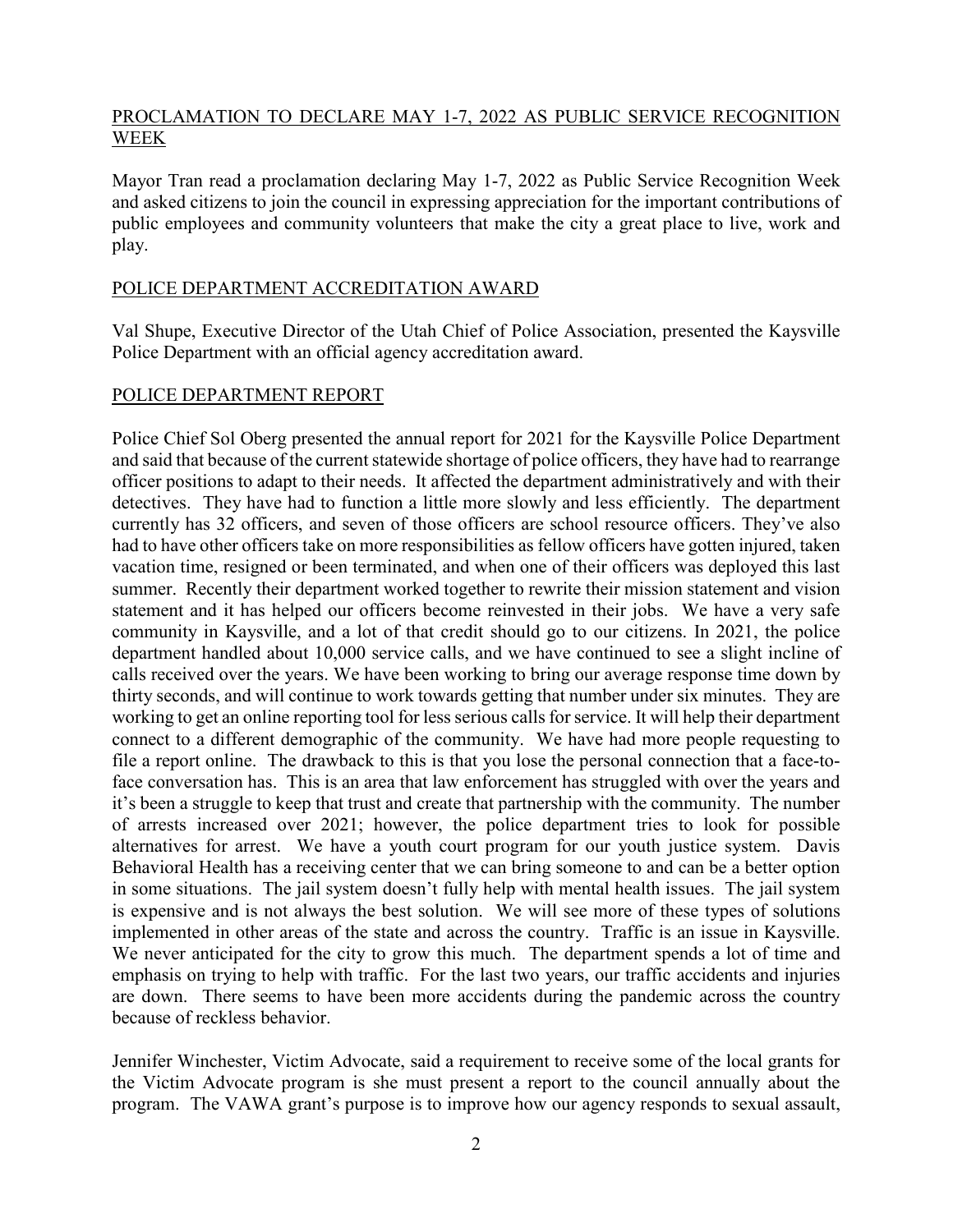domestic violence, and stalking. Complex crimes such as these often require large amounts of investigation, follow-up and training. VAWA funding allows the department to allocate a dedicated detective the time, resources, and training to focus on adequately investigating these cases, train officers, and help with policy review. The VOCA program helps to fund her position as an advocate. As an advocate, she helps to assist victims in sorting through confusing feelings and processes associated with the criminal justice system. The VOCA program helps to provide support for victims of crimes. Victim advocate roles help to provide crisis intervention, information and referrals, personal advocacy, help navigating the criminal justice system, and other aids. This previous year has been a hard year with many sexual assault cases. VOCA was also able to help us obtain funding to get "Walter". Walter works with our victim advocate to assist victims. He is able to provide deep pressure therapy to victims, which is a calming strategy. Walter successfully completed a therapy dog-training program to obtain his Service Dog certification. Having received these local grants has helped the police department with increased victim cooperation throughout the criminal investigation. There is increased victim satisfaction with police response and we have been told by victims that they felt cared about and that our police department has genuinely wanted to help them. Victim advocates help reduce workload for officers as well in that the advocate can respond to a scene and help family with questions, concerns and resources. This allows officers to focus on processing the scene.

Chief Oberg added that Ms. Winchester is the best Victim Advocate in the state and the only one that is certified through the FBI's Elevate Program. Navigating the criminal justice system is complicated as a victim and there is a big need for people like Ms. Winchester to help these victims. This program has helped our police department change to learn how to better get information from victims.

Council Member Adams asked Chief Oberg if he had seen any changes in the department after the recent police officer salary increase.

Chief Oberg said that he feels that he seen an improvement in the department. Chief Oberg added that he was able to sit down with each of his officers and used it as an opportunity to discuss the expectations and investment they are to the community. Sacrifices had to be made to other departments in order to allow for the aforementioned raises.

## **DECLARATION OF ANY CONFLICTS OF INTEREST**

No conflicts were disclosed.

#### **CONSENT ITEMS**

Council Member Adams made a motion to approve the following consent items:

- a. Approval of Minutes of March 17, 2022.
- c. Authorizing an Agreement for the Mutton Hollow Waterline Replacement and Repaving Project.

The motion was seconded by Council Member Oaks.

The vote on the motion was as follows:

Council Member Oaks, yea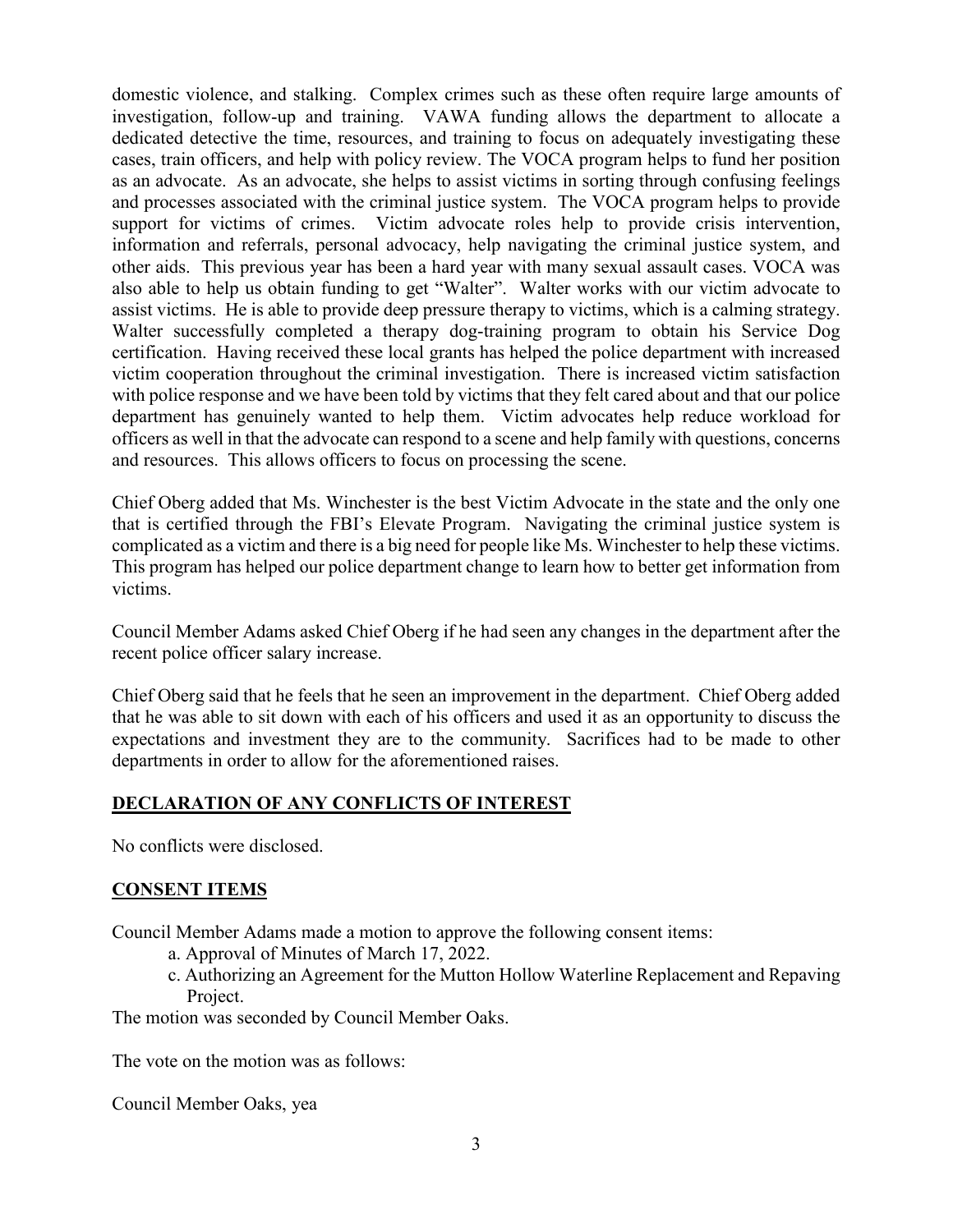Council Member Blackham, yea Council Member Adams, yea Council Member Hunt, yea Council Member Jackson, yea

The motion passed unanimously.

# B. APPOINTMENT OF RAMP ADVISORY COMMITTEE MEMBERS

Mayor Tran explained that the City Council recently approved an ordinance creating a Recreation, Arts, Museum, and Parks (RAMP) committee. Mayor Tran said she had accepted applications for the five at-large committee member seats, held interviews, and is now proposing the names to appoint to the RAMP advisory. The standing members of the committee will be: Parks and Recreation Director Cole Stephens, Recreation Superintendent Kris High, Kaysville Community Theater Representative Lauri Storey, and Historic Preservation Committee Member Brittany Bremer. The at-large members will be: Richard Heath, Chaz Leech, Chris Snell, C. Fernando Morales, and Marcie Handy. The City Council Liaison will be Perry Oaks.

Council Member Adams made a motion to appoint the proposed RAMP advisory committee members, seconded by Council Member Blackham.

The vote on the motion was as follows:

Council Member Blackham, yea Council Member Adams, yea Council Member Hunt, yea Council Member Jackson, yea Council Member Oaks, yea

The motion passed unanimously.

## **ACTION ITEMS**

# PRELIMINARY PLAT APPROVAL FOR BOURNE ESTATES PLANNED RESIDENTIAL UNIT DEVELOPMENT (PRUD) SUBDIVISION LOCATED AT 1742 WEST PHILLIPS STREET – ROBERT AND LINDA BOURNE

Melinda Greenwood explained that at the March 24, 2022 Planning Commission meeting, with a vote of 7-0, the Planning Commission recommended approval of the preliminary subdivision plat for Bourne Estates Subdivision, located at approximately 1742 West Phillips Street. The proposed 5-lot subdivision includes about 2.5 acres of land with a private street, and lot sizes ranging from 17,886 to 22,921 square feet. The existing home will remain on Lot 1, with single-family homes being built on the remaining lots. The preliminary plat meets all zoning ordinances and engineering standards prescribed for R-1-LD with a PRUD overlay, but will need minor edits completed prior to final subdivision approval. Staff is recommending approval of the preliminary plat, subject to the staff comments on the draft plat.

Robert Bourne commented that they are subdividing their property so that their kids will each have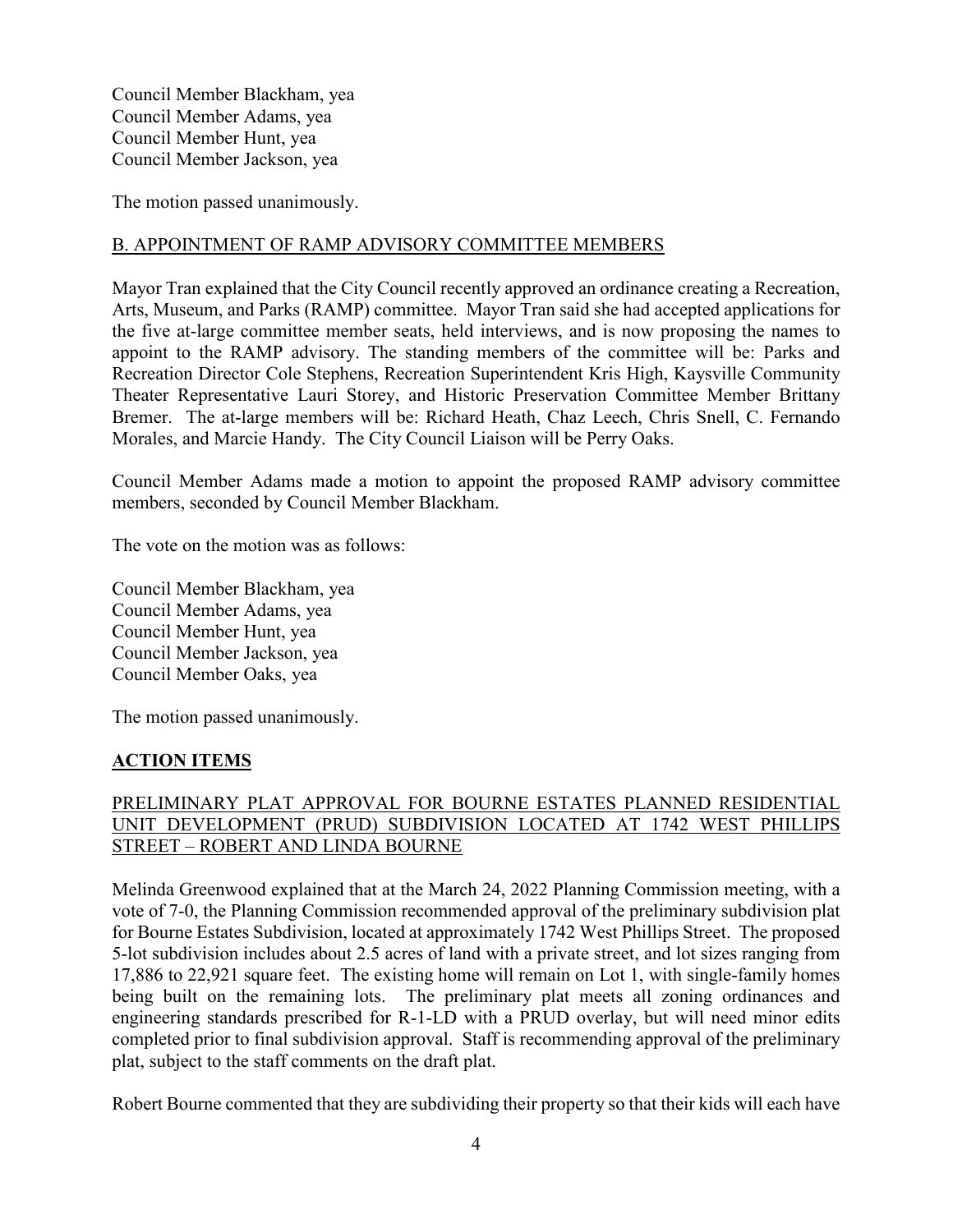a lot to build a home on. Mr. Bourne said that he had spoken to his neighbors about this proposed subdivision and had not received any complaints.

Council Member Adams made a motion to approve the preliminary plat for Bourne Estates Planned Residential Unit Development (PRUD) Subdivision located at 1742 West Phillips Street for Robert and Linda Bourne, subject to the staff comments on the draft plat. Council Member Perry seconded the motion.

The vote on the motion was as follows:

Council Member Adams, yea Council Member Hunt, yea Council Member Jackson, yea Council Member Oaks, yea Council Member Blackham, yea

The motion passed unanimously.

### CONSIDERATION OF A DEVELOPMENT AGREEMENT AND REQUEST TO REZONE THE PROPERTY LOCATED AT 478 SOUTH MAIN STREET FROM R-1-8 (SINGLE FAMILY RESIDENTIAL) DISTRICT TO R-M (MULTIPLE FAMILY RESIDENTIAL DISTRICT) – MARK LUND AND KELLY WHITE

Melinda Greenwood explained that this item was initially discussed at the February 10, 2022 Planning Commission meeting where a public meeting was held. This property is located on the northwest corner of 475 South and Main Street and is currently a 0.56 acre undeveloped parcel which has previously been used as a community garden. During their discussion, the Planning Commission expressed concerns about the R-M zone allowing for up to eight units on the property, but demonstrated some comfort with the allowance of six units. Based on resident feedback from that meeting, the Planning Commission asked Staff to work with the developer to consider other options for the property, including a different zone and limiting the project density through a development agreement. At the March 24, 2022 Planning Commission meeting, the Planning Commission recommended approval of the rezone at 478 South Main Street from R-1-8 to R-M, subject to a development agreement limiting the developer to six units, as well as increased parking, site buffering, and architectural standards. The Planning Commission's vote was unanimous. During the public hearing, a petition opposing the rezone request and a traffic accident report were submitted to the Planning Commission. Those items, as well as public comments submitted to the Planning Commission and meeting minutes from both February 10 and March 24, have been provided to the City Council. Directly adjacent to this property is R-1-8 zoning and single family dwellings, which are located on the north and west sides of the property. Approximately 330 feet to the north are several parcels zoned as R-2. A church is located to the south, across 475 South Street. In consideration of the current General Plan, because the R-M zone allows for townhomes, this project diversifies available housing products and generally meets the goals and policies of the General Plan. The majority of the housing in the area is currently developed as single-family detached housing and the addition of a six-unit townhome would diversify the size and type of housing, while allowing for the preservation of currently existing development. Because the R-M zone allows for townhomes, which are typically considered more affordable than single-family residences due to construction methods and efficiency of land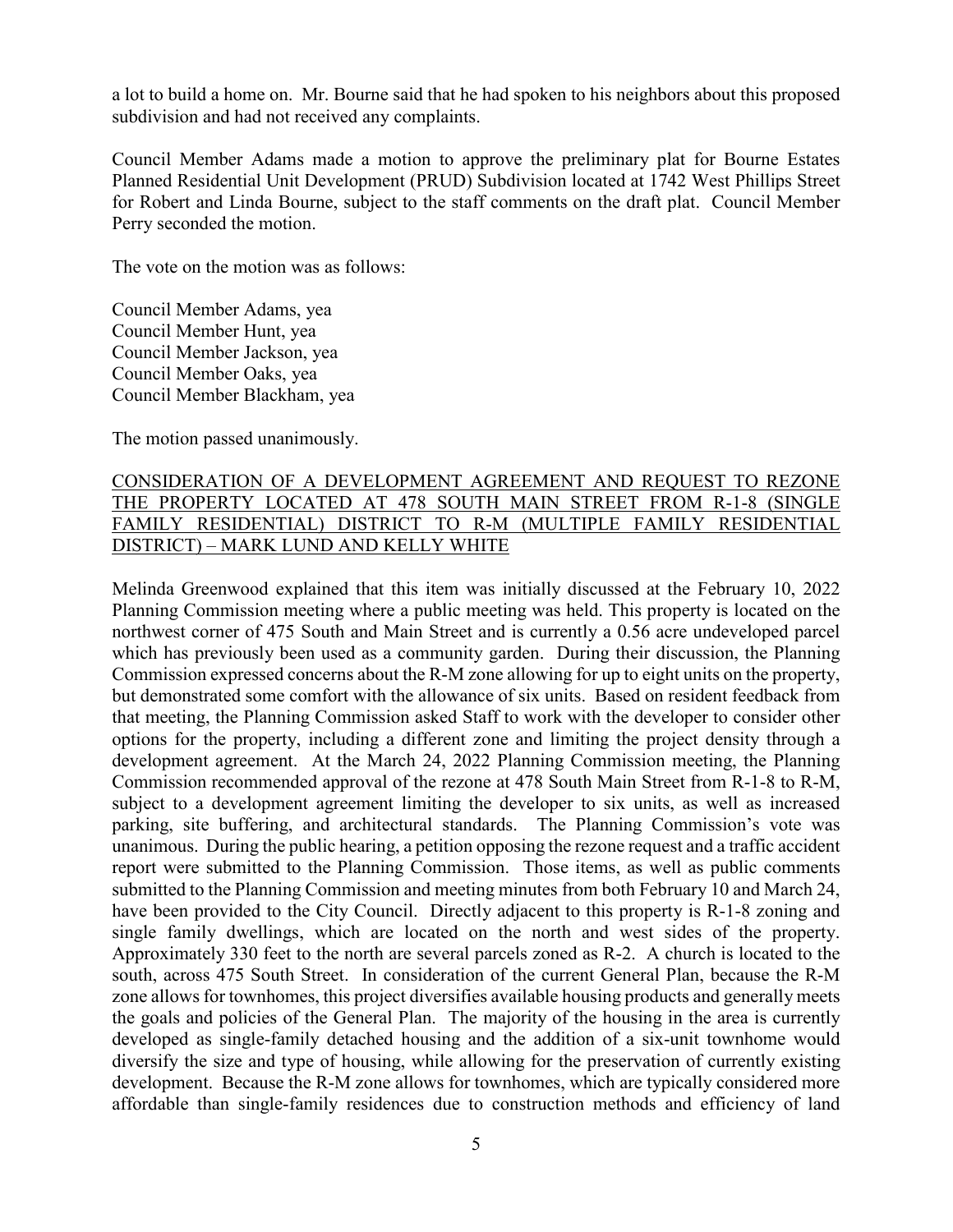development, this project would diversify available housing products. The R-M zone requires specific amounts of open space for outdoor leisure, and this six-unit development would require a minimum of 3,600 square feet. The R-M zone also requires a minimum of twenty square feet of outside storage for each dwelling unit. Public notices were mailed to property owners within 500 feet of the subject property. During the Public Hearing held on February 10, 2022, concerns from citizens included increased traffic from the development, inadequate parking, impacts to the character of the surrounding single-family residences, high tenant turnover, and safety. During the February 10, 2022 Planning Commission meeting, the Commission asked if the applicant would consider amending their application to request the R-2 (One to Two Family Residential) District instead of the R-M zone, but the applicant didn't wish to proceed in that direction citing concerns about the increased amount of time to process the re-notification of a public hearing to change the previously advertised R-M zone to R-2. They also were concerned about the increased time and costs to process the subdivision application, as well increased construction costs and loss of building efficiencies. When considering access to this property, both Staff and the developer agree that the R-M zone with a singular ingress/egress located on 475 South and further away from Main Street is preferable to the creation of three driveways and three points of ingress/egress, which would likely occur if this property were to remain in the R-1-8 zone. Further, there is approximately nine feet of grade change and curvature in the roadway on 475 South, which causes additional concern for three points of vehicular conflict versus one. Community Development Staff worked with the applicant to negotiate a development agreement, limiting the development to six attached units, requiring the construction of a minimum of twelve parking stalls, requiring the use of trees and fencing as a landscape buffer to the two existing homes on the west and north sides of the property, and constructing the building to fit Craftsman, Traditional or Farmhouse architectural style. If this property were to remain in the R-1-8 zone, there could potentially be up to three single-family dwelling units built on the property with the approval of a conditional use permit. Those three dwelling units could then potentially also have an internal accessory dwelling unit included, creating six total dwelling units. In 2018, Utah State passed a bill requiring all cities to include an element in their general plan that would allow for more moderate-income housing. Kaysville's General Plan was amended in 2019 to adopt the section addressing moderate-income housing. There is a deficiency of housing in the state, and 15% of housing in our city should be fit within the definition of moderate-income housing. This proposed plan fits within the city's General Plan, but also fits with what the state is asking cities to do towards helping with the housing crisis. There likely will be more additions required by the state for moderate-income housing in the future.

Mark Lund commented that they want to build something that will be nice for the neighborhood and will benefit both sides. Concessions have been made and are outlined in the development agreement. This is a great opportunity to provide moderate-income housing in the city. One reason they wanted to propose the R-M zone is they will then be able to provide only one driveway access, which is safer than building three separate units with three separate driveways. Mr. Lund said that they have an updated rendering of the development layout from their engineering architect that shows that they will be able to fit 18-20 parking spaces on the property by moving the garages to the back of the units. This will help provide places for cars to park off of the street. This project fits the General Plan and fits in with what the Planning Commission and Staff has recommended.

Mayor Tran opened the meeting for public comment.

Mark Jensen, living at 407 South 225 East, said that he has a background in civil engineering and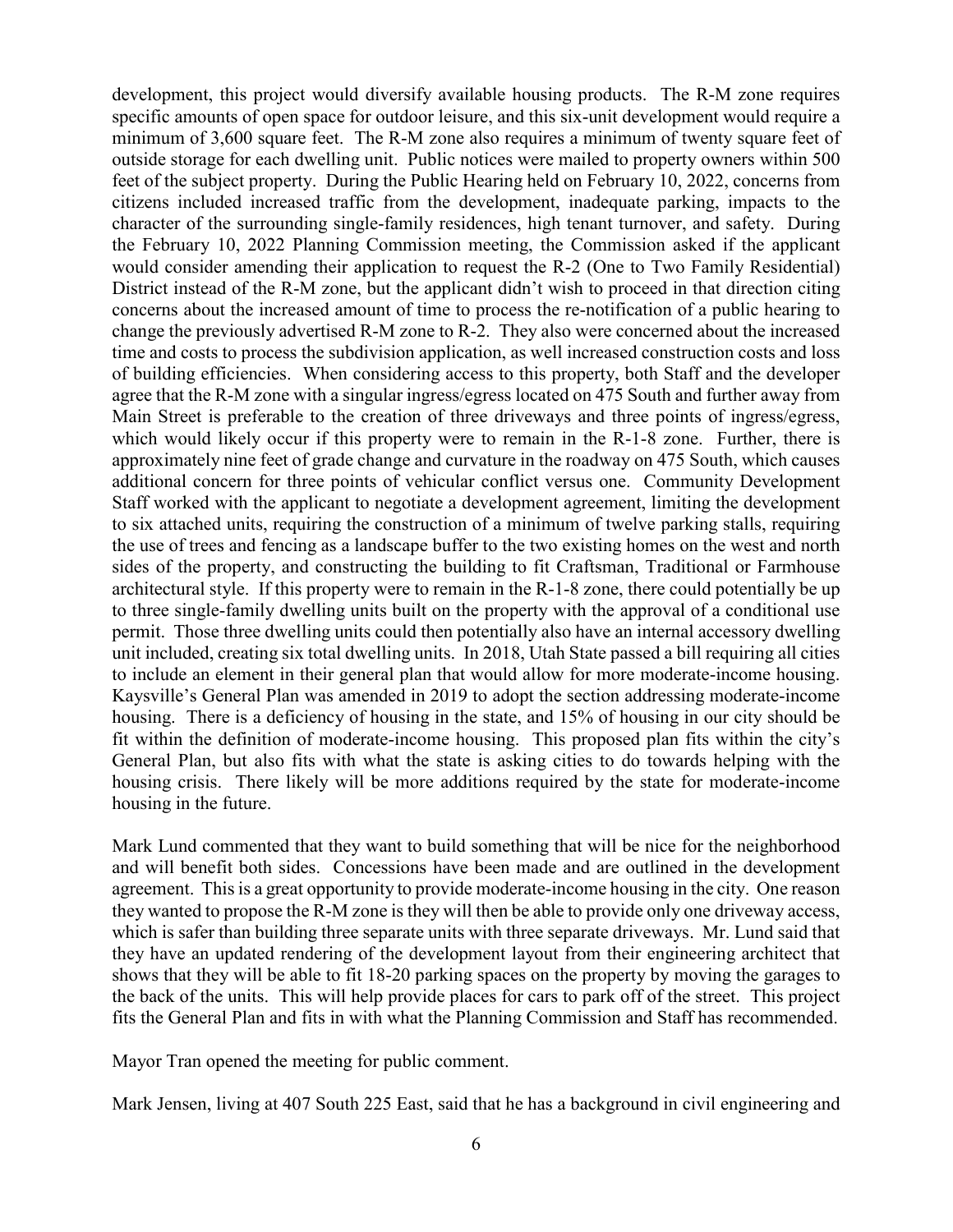is concerned about the slope of this property. There have been problems with flooding in this area in the past. When density on a property is increased, impervious surfaces are also increased. If this property is developed with townhomes, once these units and the developer is gone, whom does the neighbors go to if this property causes their neighboring properties to flood? Inflation is out of control right now and we might be on the edge of another recession. During the last recession, cities had to make concessions for developers who were struggling to make any money off a project, and the city might have to do the same with developments such as this if they are caught in a recession.

Jamie Fox, living at 590 South Main Street, said that she has lived here for thirty years and has taught at Davis High for even longer. Ms. Fox said that she is concerned about how many people could potentially live on this corner. There are many distractions at this intersection and heavy traffic along Main Street. It is hard for pedestrians to cross Main Street safely. They have seen many accidents occur here. Traffic is heaviest here when school is getting out. There are no streetlights in this area to keep pedestrians safe. There aren't enough police officers to do more traffic control here. This development will affect our neighborhood directly. We need to speak up for the safety of our children and for our neighborhood.

Brian Bennion, living on 475 South, said that the city's General Plan is put in place to protect the investments of residents, including the applicant. The council needs to consider the number of driveways that could be placed here if the property is rezoned. There are two R-2 developments to the north of this property, which the units share a common driveway, and it seems to work successfully. Adding six attached units to this neighborhood won't blend into this area. There are apartments further north of the site that are all rentals and the property is not maintained by the property owner. Approving this rezone request could open it up for other projects such as this. It will be sad to see our community garden go, but this development needs to follow the General Plan.

Jun Cui said she lives at 293 East 475 South and her biggest concern with this proposed development is safety. The proposed driveway access will be located on the west end of the parcel, adjacent to their property, and some of the traffic will be facing her home. This puts her house and her young kids at great risk of potential accidents. Her kids and her house could be hit by vehicles if someone is not driving well, even if her kids are playing in their own backyard. A fence will not help prevent this. There needs to be a solid concrete wall alongside their adjoining property lines to help prevent accidents, in addition to trees being installed as well. Her family will have to deal will all of the traffic and cars that these six units will create. There are also many young kids in their neighborhood, and many students walking to and from the nearby schools. This is a unique lot and because of it's location along busy Main Street, as well as the dynamics and layout of the property, this is not the right place to build multi-family units.

Wenfei Yu said that he also lives at 293 East 475 South and that although the 2019 General Plan mentions high-density housing being located on Main Street, he feels the 2021 General Plan, that has yet to be adopted, has more restrictions regarding multi-family residential developments. It helps to prohibits high-density land use in areas established for lower density residential uses. Most multi-family residential areas are anticipated to be located adjacent to or within the city center. In looking at the city zoning map, it shows that most of the R-M zoning is located adjacent to or near the general commercial zoning or central commercial zoning. If this request for a rezone were to be approved, this would be a case of spot zoning. The 2021 General Plan shouldn't be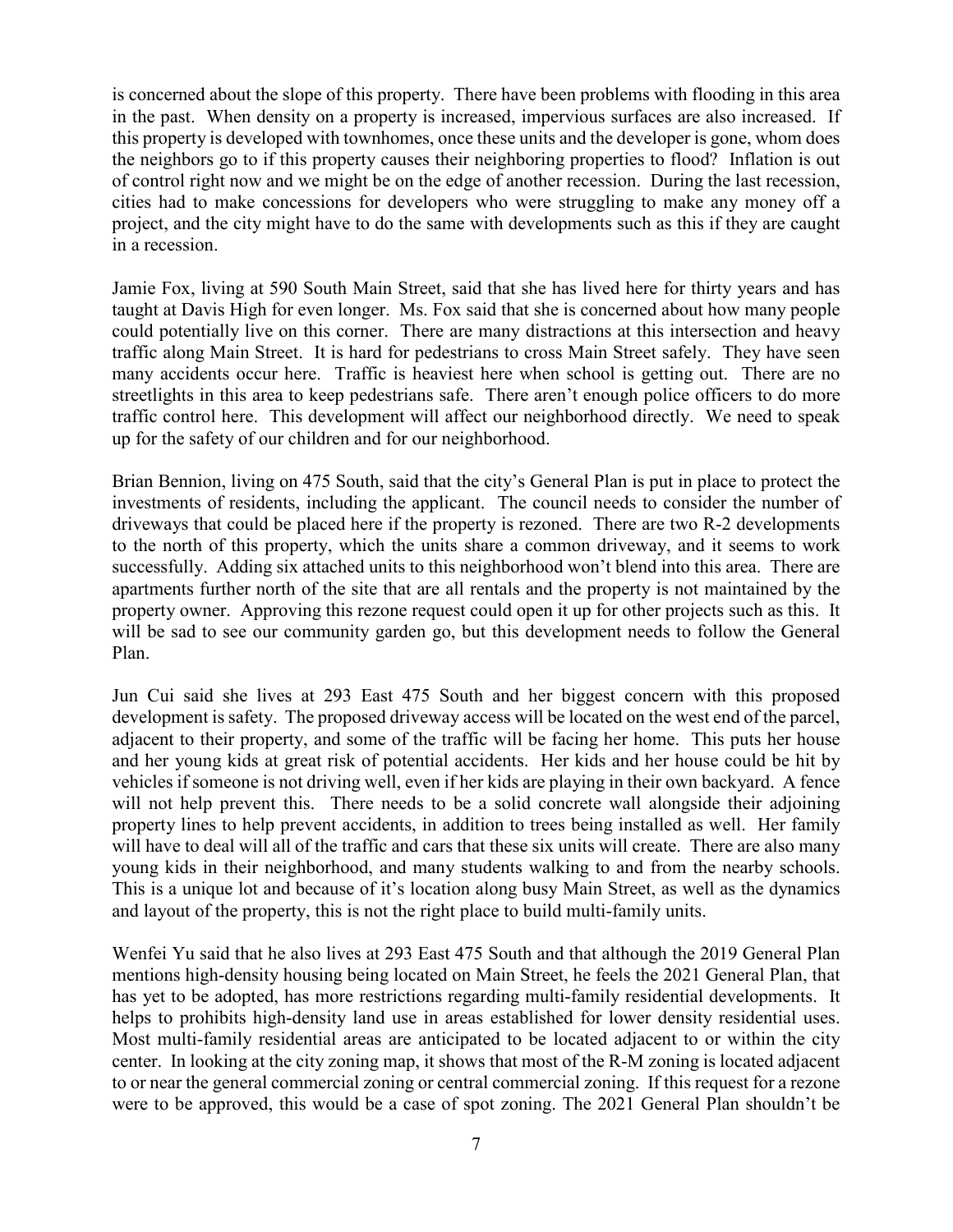disregarded. Statistics show that 86% of bicyclist-involved crashes and 60% of pedestrianinvolved crashes happen at intersections. The property owners are not as worried about what impact this development will have, because they won't be living in these units. They are financially motivated to develop this property for high-density. The neighbors feel that we cannot trust the timing or what the build quality will be of this development. Mr. Yu said he felt that going to the Planning Commission was a waste of time because the Planning Commission refused to answer any questions regarding parking, traffic safety, lighting, and firefighting issues. The neighbors here are not against development, but it needs to be considered carefully. Mr. Yu presented a Rezoning Protest Petition to the City Council.

Doug Haskell said he lives at 251 East 425 South, north of this property, and asked if the owners were planning to rent these townhomes out or to sell them separately. Mr. Haskell said that they run a daycare from his home and if these units become rentals, a background check should be enforced to ensure the safety of these children. Having a multifamily rental unit will depreciate the value of the properties in this area.

Ross Eveson stated that he had not heard one person in their neighborhood in support of this rezone. The neighbors are not against development but they want to see this land with proper zoning. Spot zoning is always a controversial issue. Mr. Eveson said that he feels that leaving this property as R-1-8 is the best option for this location. Even though this address is listed as Main Street, it is not a Main Street property, but rather is a 475 South street issue. The concept plans show that the units will face 475 South. An s-curve runs here and makes the street narrower at this location. When the community garden was in use, traffic would often be congested along here because of the cars that would park on the street to access the garden. This 2019 General Plan supports the property remaining in R-1-8. The neighbors aren't against affordable homes being built here, but the proposed development likely won't be considered as affordable. Trying to fit six homes on this property is the wrong choice. Parking is always an issue with townhomes and other high-density housing. It doesn't seem feasible to be able to put 18 parking spots on this property.

Laurene Starkey said that she lives at 573 South 350 East and she was representing her husband who could not attend tonight. Mrs. Starkey said that her husband had received another traffic report that day that included an additional 10 years on the report. The reports show that an accident occurs here about once a year and most of them occur during school hours. There will be visibility problems at the 475 South and Main Street intersection no matter how the property is developed, because there are problems now with the property sitting vacant. As neighbors and concerned citizens, we are encouraging that an engineer looks at the road and traffic flow to see if there is anything that could be done to help with visibility. Mrs. Starkey added that she was able to attend a ULCT training held that day regarding modern-income housing and was able to speak with the city planner of Centerville. He pointed her to a recent University of Utah study that said that increased density does not increase affordability. Residents want the council to sincerely consider if this project matches goals of Kaysville City. Is this a reasonable opportunity to get our desired result of moderate-income housing? We do not want the city to create failed housing experiments and would like the council to say no to this project.

Jeanne Foster said that she lives at 898 East 400 South and as a military family they have lived in a number of different places and seen different issues arise with various development requests. It seems clear that this property was purchased with the intention of development. All of the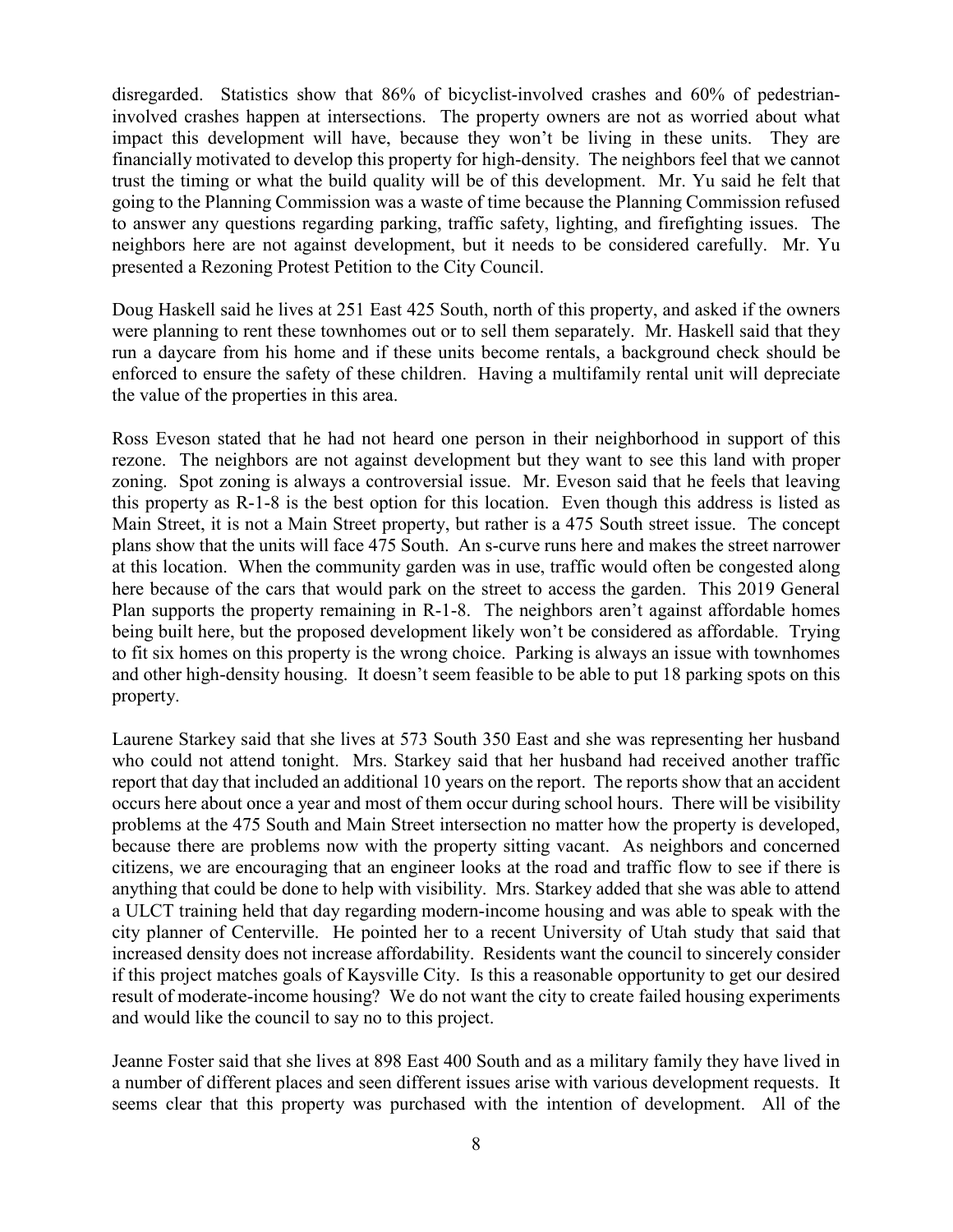concerns that have been brought up are legitimate. There are other properties in the area that could potentially come forward and request similar projects. If approved, this property could potentially be the first step in reshaping our community. The council needs to consider what could happen in the future by approving this development, especially when discussing affordable high-density housing. Future development might not be considered as affordable, but it will have a significant impact on our community. If you allow developers to come in and building these types of projects, you are setting a precedence.

There were no further comments or questions from the public. Mayor Tran closed the Public Comment.

Council Member Adams asked if the city feels that R-1 zones should be considered for modernincome housing projects.

Melinda Greenwood responded that R-1 is one of the many zones that could be considered for modern income housing projects.

Council Member Adams asked if there were to be three driveways in an R-1 development, who would be responsible for ensuring that those driveways are considered safe.

Melinda Greenwood said that if the property were subdivided into three parcels, the building plans for each of those units would have to meet the standards that have been prescribed in city code. Driveways cannot be closer than twelve feet from other. Setbacks are put into place to help ensure safety from the traffic standpoint or visibility triangle. For a single-family dwelling, the city does not have the ability to regulate where a driveway would be placed, other than meeting the regulations we have in code.

Council Member Adams said that if it's possible to have six units within the R-1 zoning, what is the purpose of trying to rezone the property to the R-M zone?

Kelly White commented that they felt they could create a safer layout of the project and provide better parking with the R-M zoning. If the property were to be divided into three separate parcels, with each parcel having their own driveway, then the driveways would not only end up very close to each other, but one would end be located close to the intersection. They feel that by only having one common driveway for all the units, it would create a safer inlet for the property, and they would be able to place the driveway further away from the intersection, thereby making it safer. They will also be able to adjust the layout of the property, allowing them to be able to put in more parking spaces. Allowing more parking spaces on the property will help to keep cars from parking on the street.

Council Member Oaks added that the garages of the units also include two parking places, which is included in the 18 proposed parking places.

Kelly White added that another reason they are seeking the R-M zoning is that it would be less expensive to build attached units, rather than to build separate units, thereby building more affordable units. Interest rates are also continuing to drastically increase.

Council Member Jackson asked about interactions the developer had with the neighbors.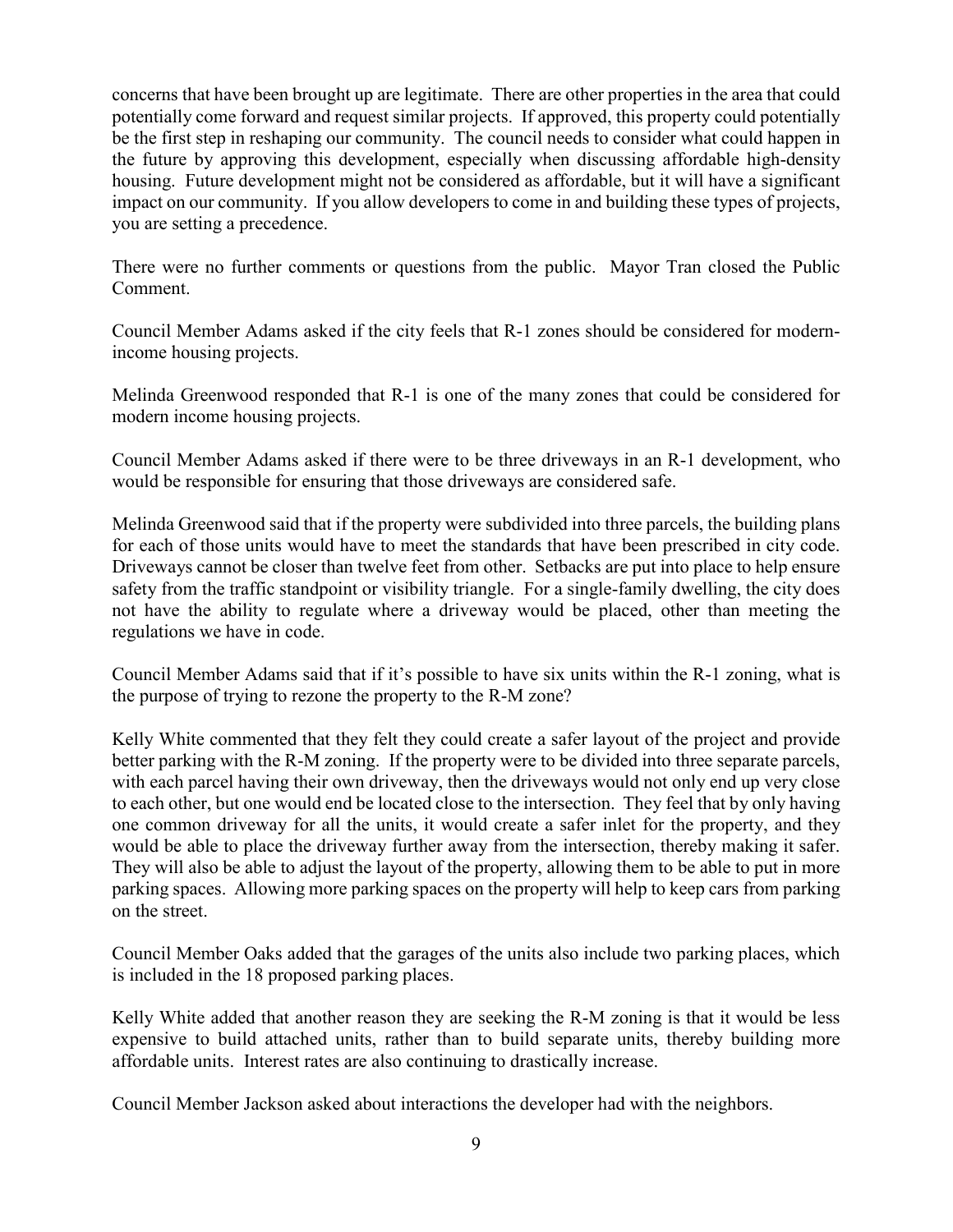Kelly White said that went on two separate occasions to speak with the neighbors.

Mark Lund added that they weren't able to get to every home in the neighborhood, but tried to speak with those who would be most impacted by this.

Council Member Jackson asked about the slope of the property and if a step approach could be considered to help the height of the home look less intrusive.

Kelly White said that they would they would be okay with doing a step approach on the roofline.

Council Member Oaks commented that he feels there are many misconceptions about rental units. Council Member Oaks asked if the property owners would be willing to consider selling each unit individually.

Kelly White responded that they are not opposed to doing so.

Council Member Oaks said that it seems that it would be safest to have a turnaround driveway onto 475 South. Council Member Oaks said that he's not sure that building townhomes here would fit the aesthetics of the neighborhood, mostly because of the slope of the property.

Council Member Jackson asked if the property owners had heard much concern over the zone from neighbors.

Mark Lund said that when the neighbors first heard they were requesting the R-M zone there was a lot of speculation about what would happen with the property. It was never their intent to build apartment buildings.

Council Member Blackham made a motion to deny the consideration of a development agreement and request to rezone 478 South Main Street from R-1-8 (Single Family Residential) District to the R-M (Multiple Family Residential District) for Mark Lund and Kelly White, seconded by Council Member Adams.

Council Member Adams said that we are in need of affordable places for people to live. However, he feels that the property owners can still build the number of units they want within the current R-1-8 zone, and that having three driveways instead of one won't affect the safety of the area.

Council Member Jackson said that he agrees that we need to see more development that is residential in order to help with building demands. We need to consider the future of our city and where we want to see development, while also protecting our identity as a city. Council Member Jackson said that in regards to both this development and future developments, he would like to see more effort done by applicants to better work with the surrounding neighbors to gather more input. We do need affordable housing and we can make that happen in each of our zones. We want developments to blend into the surrounding neighborhood.

The vote on the motion was as follows:

Council Member Hunt, yea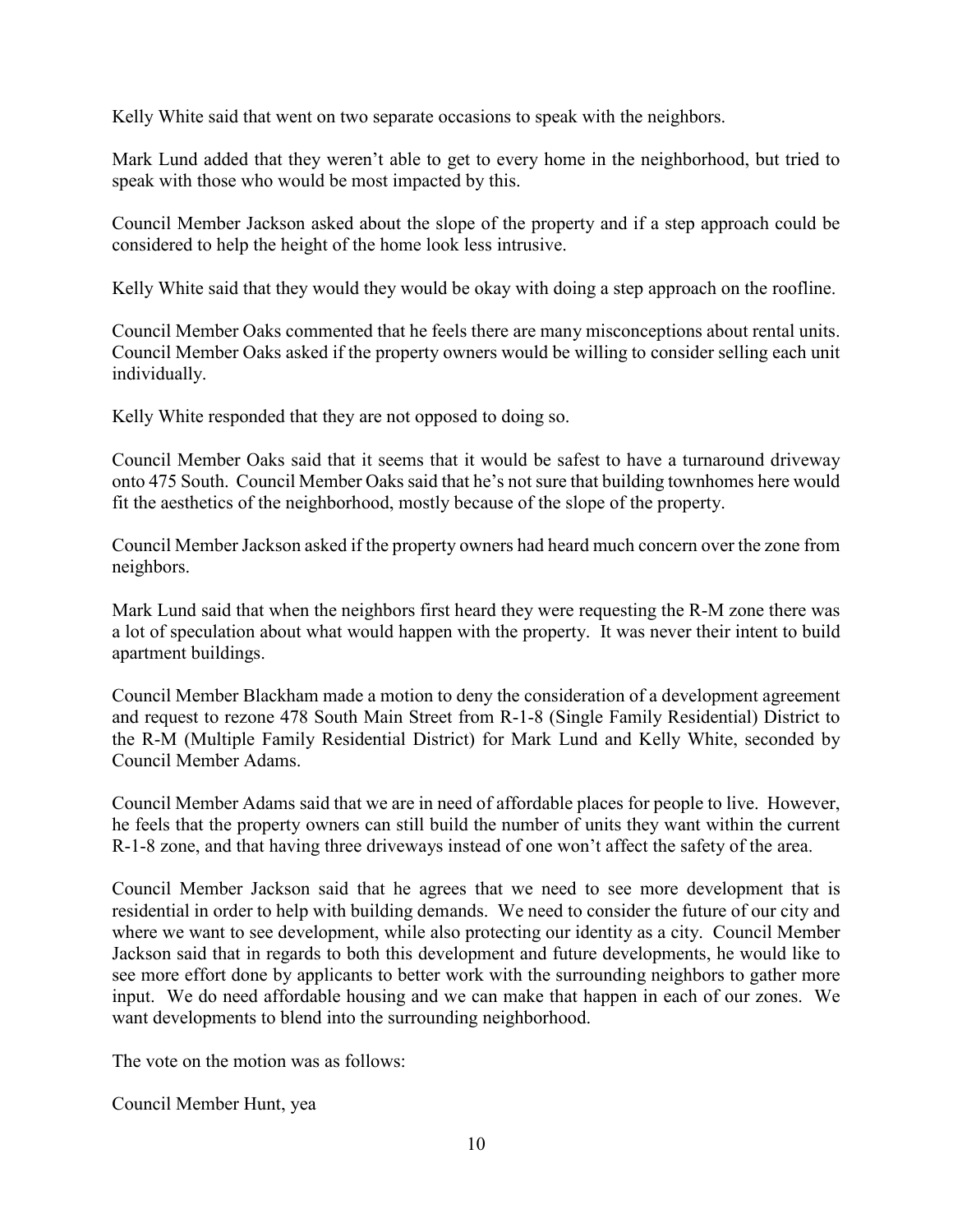Council Member Jackson, yea Council Member Oaks, yea Council Member Blackham, yea Council Member Adams, yea

The motion passed unanimously.

## A RESOLUTION FOR THE COUNCIL TO ACCEPT A PETITION TO ADJUST COMMON BOUNDARY LINE WITH DAVIS COUNTY AT APPROXIMATELY 775 EAST OXFORD DRIVE

Melinda Greenwood explained that on March 23, 2022 the City received an annexation application from John Gufaston (LPM Corporation). The application is for a 1.14-acre portion of parcel ID #11-041-0026, which is 25.375 acres in its entirety. The proposed annexation property is located at the end of Oxford Drive just west of Thornfield Road. The City has an annexation plan, and the proposed annexation fits within the plan. State Code Section 10-2-4 prescribes a very specific process for an annexation. The first step in an annexation process is for the City Council to recognize the application has been received, and this must be done in a public meeting with a resolution accepting the application. Approval of the resolution doesn't mean the Council is obligated to approve the annexation; it merely validates the application and allows staff to proceed with processing the application in accordance with state laws and the County's process. Prior to making the application, Staff gave the applicant feedback regarding annexing the entire parcel rather than a small portion of the property. The applicant declined the feedback and submitted the application as outlined. If the Council approves the resolution, the next step in the annexation process would be to bring back a certification of the annexation at the May 19 City Council meeting. The final step in the process would be to a public hearing at the June 16 City Council meeting, where the Council would either approve or deny the annexation request. Should the Council wish to deny the annexation request altogether, they could deny this resolution.

Council Member Blackham commented that this property is located at the end of a cul-de-sac where all of the improvements have been installed, but for whatever reason the parcel has always remained within the boundaries of the County.

Melinda Greenwood said that the city border goes through the middle of the property, and the rest of the cul-de-sac has already been developed. While the property owner owns more property adjacent to this, they are only wishing to annex the 1.14 acre at this time.

Council Member Hunt asked why the rest of the property was not being annexed as well.

Paul Kingston, representing the applicant, responded that they want to keep using the remainder of the property to use as farmland.

Council Member Adams made a motion to approve a Resolution for the Council to accept a Petition to Adjust Common Boundary Line with Davis County at approximately 775 East Oxford Drive, seconded by Council Member Oaks.

The vote on the motion was as follows: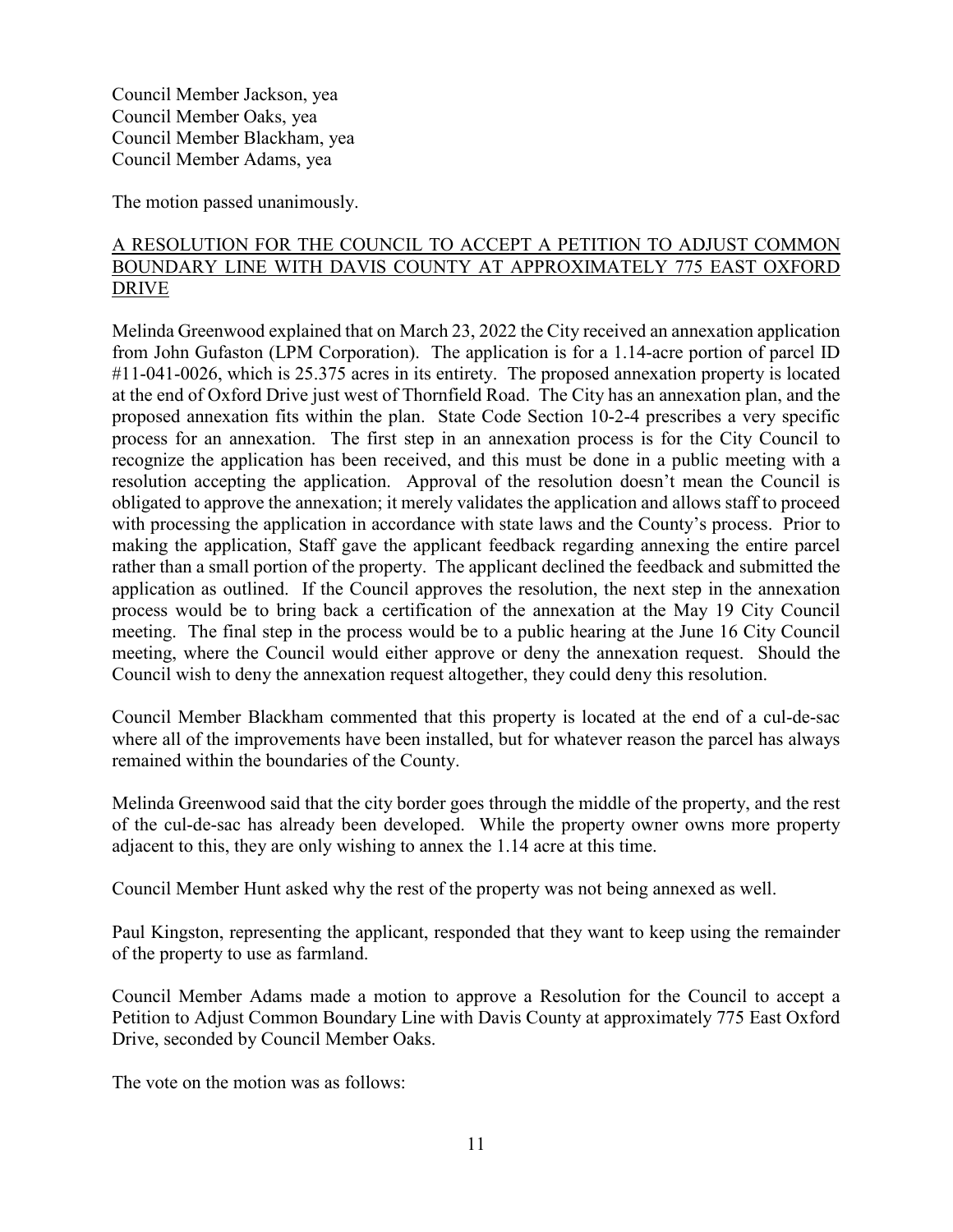Council Member Jackson, yea Council Member Oaks, yea Council Member Blackham, yea Council Member Adams, yea Council Member Hunt, yea

The motion passed unanimously.

#### **WORK ITEMS**

#### CELL TOWER LEASE DISCUSSION

Shayne Scott explained that the city had a cell tower company approach Staff to inquire about leasing some city property in order to erect a cell tower. The property is located where the Burton Lane substation sits. Leasing property is not something that the city is typically involved in doing. If we decided to do so, the construction of this cell tower would help to enhance cell coverage in the area, and the city would receive a small amount of revenue annually. As part of the process to lease the property, the company would have to sign an agreement with the city and would have to receive a conditional use permit from the Planning Commission. The city had asked the company to look for private properties where their tower could possibly located at, which they did, but they came back to Staff indicating that this property was the most ideal location for their tower.

Council Member Blackham commented that he does not feel comfortable leasing city owned property that we haven't completely finished developing. There is still space on this parcel that the substation could be increased in size, should the need arise. Council Member Blackham said that he feels that the city would not make enough money off this lease to make it worth having if we should ever need the cell tower moved later.

Shayne Scott added that the city currently stores materials on a portion of the property. If a lease agreement is signed, it will be for a long-term lease.

The city council gave a consensus to staff that they would not be interested in leasing this property on Burton Lane for a cell tower, as it could potentially be needed for city use.

Council Member Hunt made a motion to extend the meeting past 10:00 p.m., seconded by Council Member Adams and passed unanimously.

#### **COUNCIL MEMBER REPORTS**

Council Member Blackham commented that the new Farmington Fire Chief was recently sworn in. Our city has had a good relationship with Farmington Fire and we are looking forward to working with the new chief.

Council Member Hunt commented that the Central Davis Communities that Care group is coming together and they will be issuing invitations for individuals to be on the key leader board. The Interfaith Council also met recently as well.

Council Member Adams said that Kaysville City's annual Easter Egg Hunt would be held on